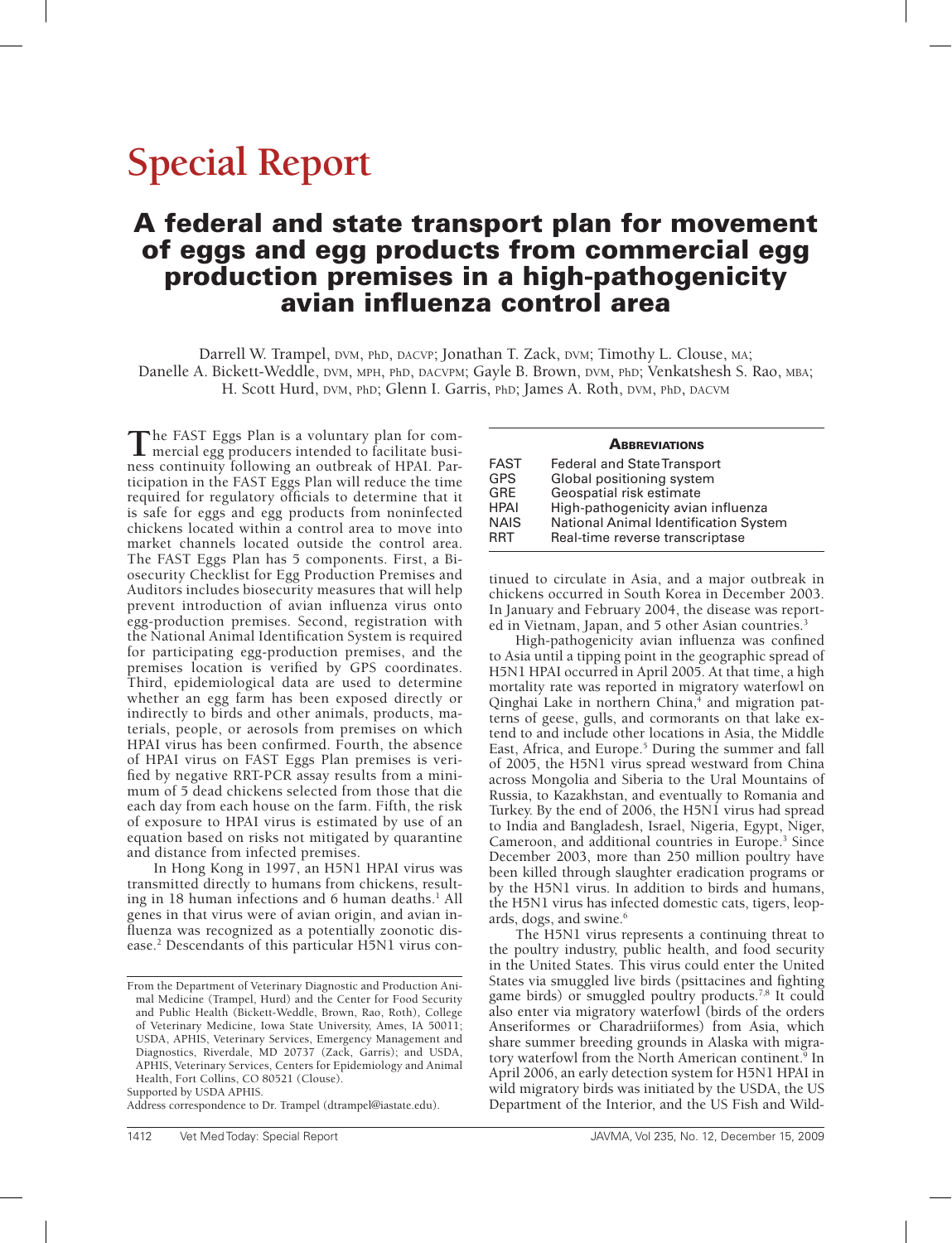life Service. Employees with the US Geological Survey in Alaska continue to monitor migrating birds for the presence of H5N1 virus, and as of October 2009, none has been detected.10 As a primary safeguard, the USDA maintains trade restrictions on the importation of live poultry or poultry products from countries in which the H5N1 HPAI virus has been identified in commercial or traditionally raised poultry.11 In addition, the USDA's Smuggling Intervention and Trade Compliance unit has increased its monitoring of domestic commercial markets for illegally smuggled poultry and poultry products. All imported live birds from countries other than Canada must be quarantined for 30 days at a USDA quarantine facility and tested for avian influenza virus of any strain before entering the country.

#### Sources of Avian Influenza Virus

The most important sources of avian influenza virus include contaminated poultry manure, respiratory secretions, live poultry, dead poultry, unwashed eggs, and reused packing materials.12 High-pathogenicity avian influenza viruses are shed in feces and in nasal and respiratory tract secretions and are transmitted via ingestion of contaminated feces or inhalation of aerosolized dust or respiratory droplets.<sup>13</sup> Contamination of feed, water, or litter leads to rapid spread within a poultry house. Eggs laid 3 to 4 days after infection of chickens by an HPAI virus can contain virus,<sup>13</sup> but vertical transmission of HPAI virus to chicks via this route has not been reported.

Spread of avian influenza viruses from an infected index flock of domesticated poultry to other susceptible poultry is usually a result of human activity.<sup>12,13</sup> Movement of infected birds or contaminated manure to other locations is a common mechanism of disease transmission.14 In addition, movement of people, equipment, and vehicles contaminated by virus-laden feces or respirato-

ry secretions can mechanically carry the virus to other premises. People moving between poultry premises include truck drivers hauling feed to farms, spent hens to processing plants, or dead birds to rendering plants; utility (electricity and water) company workers; vaccination, beak trimming, and hen-catching crews; and individuals providing management and health services.<sup>12</sup> Shared equipment that may move from one farm to another includes items used for manure handling, bird catching and transport (portable coops and crates), vaccination, beak trimming, and egg transport.<sup>12</sup> In addition, vehicles such as tractors, automobiles, and trucks can carry people and equipment between chicken-rearing sites, egg-production sites, and various nonfarm sites.

#### National HPAI Response Plan and Control Areas

In response to the threat posed by H5N1 HPAI virus, a National Highly

Plan was developed by the USDA APHIS in cooperation with the nation's poultry industry and other stakeholders. A summary of the plan was initially published in April 2006, with amended versions appearing in August 2006 and August 2007.15 This contingency plan provides USDA APHIS operational guidelines for the unified state and federal animal health official emergency response should HPAI be detected in domestic poultry in the United States. Roles and responsibilities, quarantine and movement controls, and procedures for appraisal and compensation, euthanasia, disposal, cleaning and disinfection, biosecurity, and wildlife management are described and defined. In addition, the response plan provides for the stockpiling and use of personal protective equipment for those involved in the emergency response.

In the event of an outbreak of HPAI, state and federal regulatory officials would immediately establish, at a minimum, an infected zone within a 2.0-mile (3-km) radius around infected premises and a buffer zone, which would immediately surround the infected zone and extend outward to a 6.2-mile (10-km) radius around the infected premises **(Figure 1)**. The control area would consist of the infected zone and the buffer zone; movement of susceptible species, potentially contaminated transport vehicles, and potentially contaminated animal products into and out of the control area would be restricted by state and federal animal health officials to prevent further spread of the virus. Within 96 hours after identifying the index case, the nature of the outbreak would be characterized, epidemiological links to other premises would be identified, and mitigation strategies would be developed.

The national response plan continues to evolve on the basis of ongoing feedback from state animal health officials, the poultry industry, and the availability of new scientific information about avian influenza. The goal of the national response plan is to contain and eradicate



Pathogenic Avian Influenza Response Figure 1—Diagram of HPAI response zones in the US National HPAI Response Plan.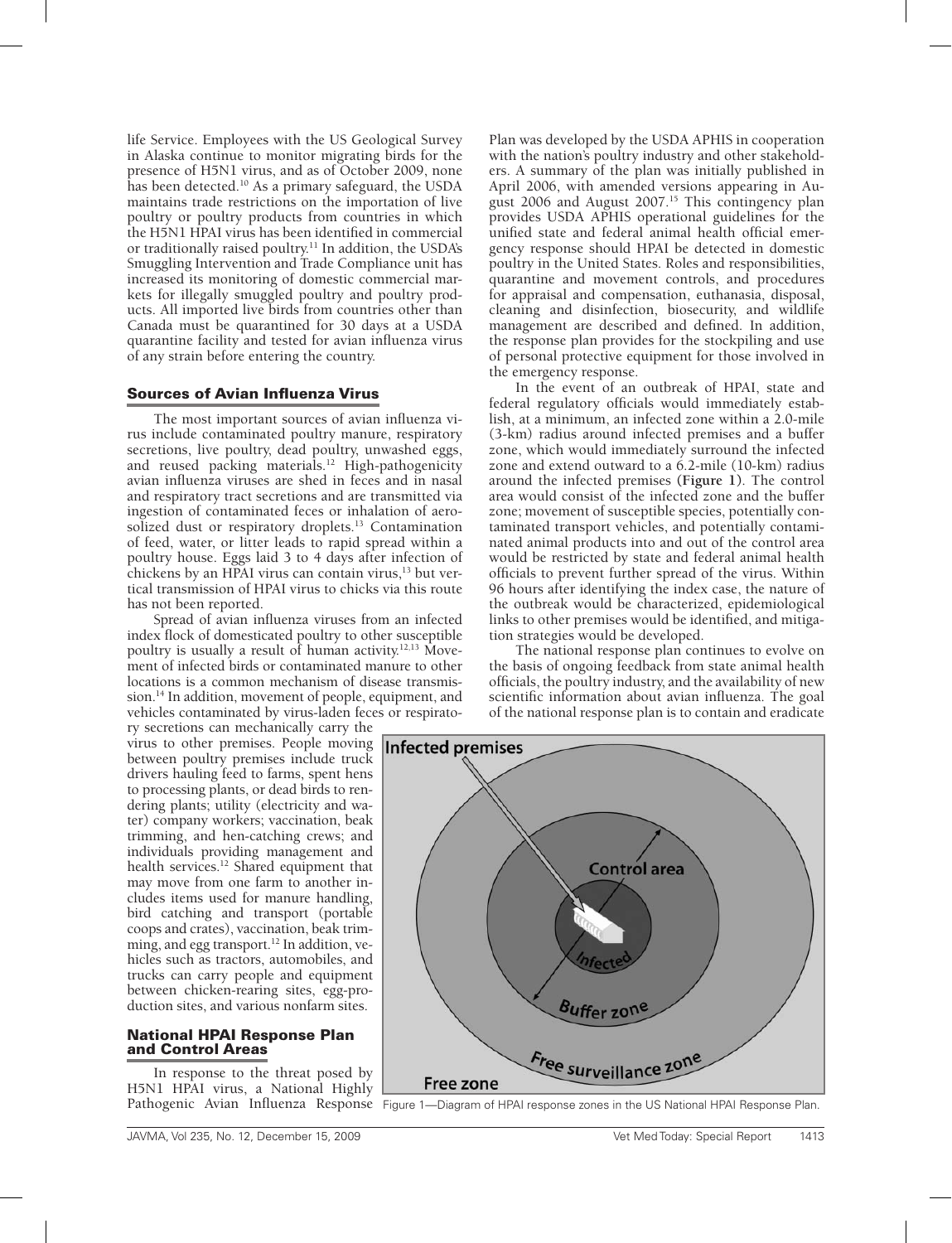HPAI virus in domestic poultry by integrating the capabilities and resources of the federal government, states, tribal nations, local communities, and private organizations. An additional goal, and potential competing interest, is the continuity of business for egg production in which quarantine orders are based on actual biosecurity conditions, epidemiological threats, and actual diagnostic results and not on political boundaries or geospatial considerations alone.

## Business Continuity in Control Areas

Business continuity will be a challenge for owners of noninfected commercial table-egg premises in a control area. Movement of eggs and egg products in such areas may be restricted for at least 96 hours, which could be economically disastrous for large, modern egg-production operations. A typical modern in-line egg-production facility in the United States contains 1.5 to 4.0 million laying hens of varying ages. Assuming a 75% mean laying rate and eggs priced at \$1.00/dozen, 1.13 to 3.0 million eggs are produced each day with a market value of \$94,166 to \$250,000. Maximum egg-storage capacity at most egg-production premises is limited to the number of eggs produced during a 48-hour period. If transport of eggs and egg products is delayed for  $> 48$ hours, all eggs produced thereafter must be destroyed.

Of even more importance is the fact that today's egg industry operates on a "just-in-time" basis. Each day, eggs move from production sites to food service distributors, retail stores, and distribution centers owned by fast-food restaurants and grocery store chains. If an egg operation in a control area cannot move eggs or egg products into market channels, many of its customers will exhaust their supply of eggs in 24 to 48 hours and be forced to look for an alternative supplier. Consequently, the greatest economic impact on individual egg producers in a control area may be the loss of customers, which is a loss that could be permanent and economically fatal to the business.

# FAST Eggs Plan

Creation of a plan to facilitate business continuity by allowing movement of eggs and egg products from noninfected premises within an avian influenza control area was the objective of a cooperative agreement between APHIS and faculty at Iowa State University. The result of this work is the Federal and State Transport Plan for Movement of Eggs and Egg Products from Commercial Table Egg Premises in a High-Pathogenicity Avian Influenza Control Area. Components of the plan include the following: minimum biosecurity standards for participating egg premises, location verification with GPS coordinates for egg premises and infected premises in a control area, epidemiological data including a questionnaire to investigate contact with infected premises and flock production variables, an active surveillance program for avian influenza that makes use of RRT-PCR assay testing, and an analysis algorithm that provides a GRE that can be used by incident commanders as a rapid decision-making tool. The FAST Eggs Plan is being developed to promote an appropriate emergency response to HPAI, and if accepted

and adopted by state and federal animal health officials and industry stakeholders, it will be incorporated into the national response plan.

**Minimum biosecurity standards**—Biosecurity is the first and most important means of preventing introduction of avian influenza viruses onto premises.12,16 The FAST Eggs Plan Biosecurity Checklist for Egg Production Premises and Auditors consists of a list of biosecurity measures that, if fully implemented, will help reduce the risk of introducing HPAI virus onto egg-production premises. Biosecurity measures on this checklist were selected on the basis of extensive input from egg producers, state and federal epidemiologists, and veterinarians employed by the egg industry, universities, and federal regulatory agencies. Voluntarily participating egg-production companies will provide yes or no responses to biosecurity statements on the checklist. Yes means that the biosecurity measure is a company policy, the policy is enforced, and the measure is included in the company's written biosecurity plan. No means that the biosecurity measure is not a company policy and the premises do not qualify for the FAST Eggs Plan until the deficiency is corrected. To participate in the FAST Eggs Plan, staff on egg-production premises must use all core biosecurity measures on the checklist.

An auditor will be assigned to participating egg premises by the State Animal Health Official after consultation with the Federal Area Veterinarian in Charge. An official auditor must be a state or federal animal health official (or another individual) deemed to be qualified and approved by the State Animal Health Official and the Veterinarian in Charge. Auditors will be required to attend USDA-approved training sessions to promote uniformity and objectivity of the audits. Auditors are tasked with confirming the validity of biosecurity statements checked "yes" and submitting a written report of their findings to the State Animal Health Official, the Veterinarian in Charge, and the manager of the egg premises. To protect the biosecurity of the egg operations, auditors will survey the outside areas on the premises and egg-processing areas but will not enter the chicken houses. Data on daily mortality rate, feed consumption, and egg production for each house on egg-production premises will be available to auditors on a computer in the farm manager's office. Auditors can access these data without entering the chicken houses. An approved audit, no more than 6 months old, must be on file with the State Animal Health Official and the Veterinarian in Charge for egg premises to participate in the FAST Eggs Plan. The State Animal Health Official and the Veterinarian in Charge must decide whether the biosecurity level of egg-production premises is sufficient to allow participation (pass) or is not (fail). For premises that fail a biosecurity audit, the reasons for failure will be provided in writing to the farm manager. Farm managers then have the option of taking corrective action and requesting another audit.

Audits are premises specific, and premises may vary in size from a single stand-alone chicken house to multiple chicken houses at a modern in-line egg-production complex. If a company produces eggs at multiple locations, all participating premises must have a sepa-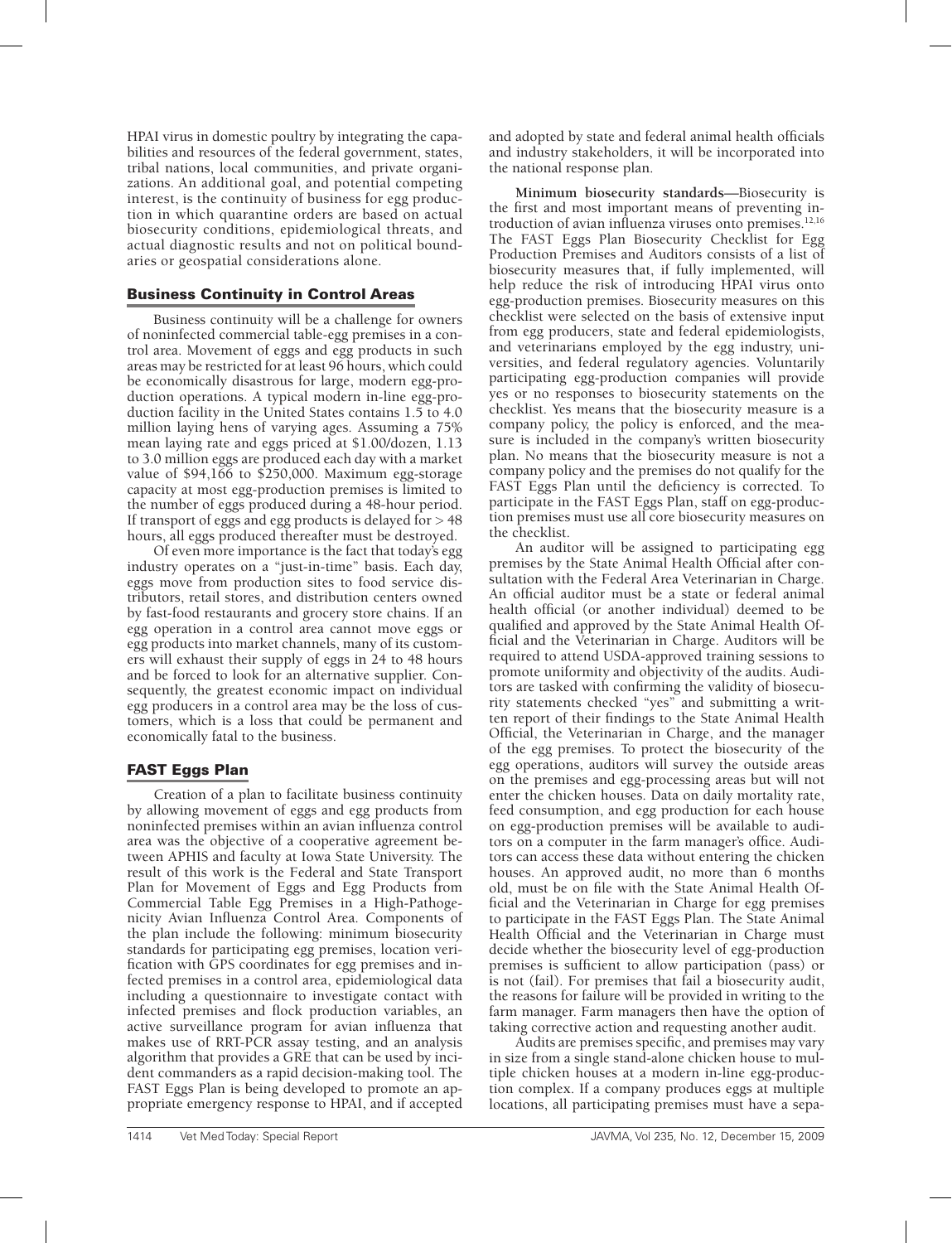rate audit. At least 1 animal health official from each state with participating egg producers will be expected to attend annual USDA-approved training sessions for Egg Premises Auditors to review the clinical signs and lesions associated with avian influenza; discuss interpretation of data pertaining to mortality rate, feed consumption, and egg production; and promote uniformity of audits for the nation's egg industry.

**Location verification of FAST Eggs Plan premises with GPS coordinates—**Egg-production premises participating in the FAST Eggs Plan will be required to register with the NAIS.<sup>17</sup> The NAIS is a voluntary state-federal-industry partnership that consists of 3 parts: premises identification, animal identification, and tracking of animal movement. Registering premises does not require participation in animal identification and tracking. Longitudinal and latitudinal coordinates for geographic locations of each participating egg operation will be determined by a state or federal employee familiar with the NAIS and trained to use a GPS receiver. Data from the GPS and coordinates of participating commercial premises and nearby backyard flocks will be collected in a format compatible with that used by the USDA Center for Epidemiology and Animal Health in Fort Collins, Colo.<sup>18</sup> A premises identification number will be assigned by the state in which the egg premises are located. Participants may opt to register their premises online or by mailing or faxing forms to their state contact, whose information is provided on the NAIS Web site.<sup>17</sup> Premises registration forms are available on the Web site of each state's Department of Agriculture.

Global positioning system coordinates of poultry premises within a 2-mile (3.2-km) radius of the FAST Eggs Plan premises will also be determined by trained state or federal personnel. State or federal personnel may visit premises and ask residents to voluntarily provide information concerning the presence of domestic birds on their properties. Locations of the FAST Eggs Plan premises and surrounding domestic bird premises will be available to the incident commander at a secure Web site.

**Epidemiological data**—In the event of an outbreak of HPAI, completion of a questionnaire by managers of participating egg operations will provide epidemiological information that will allow foreign animal disease investigators to determine whether the FAST Eggs Plan premises have been exposed directly or indirectly to birds and other animals, products, materials, people, or aerosols from the infected premises. Once infected premises have been identified, a premises quarantine will be imposed and domesticated birds will be subject to depopulation and proper disposal. If exposure is deemed to have occurred, the FAST Eggs Plan premises will be classified as contact premises, which are premises with birds or products that, based on epidemiological information and findings of the foreign animal disease investigator, have been potentially exposed to HPAI virus from infected premises.15 The contact premises will be quarantined and subjected to disease control measures that include diagnostic testing and quarantine. If the contact premises are deemed infected, then mass depopulation and disposal of birds or other susceptible animals will be carried out.

In addition to completing a questionnaire at the start of an incident, staff at participating facilities will be required to submit daily information on feed consumption and egg production for each chicken house on premises and the number of chickens that die in each house. These data will be submitted directly to the Web-based server on a daily basis and will be available to the incident commander during the period when the FAST Eggs Plan premises are in a control area.

**Active surveillance program—**Absence of H5 or H7 avian influenza virus infection on FAST Eggs Plan premises will be verified by requiring that chickens from each house on a given farm be tested each day by means of the RRT-PCR assay, with negative results.<sup>19,20</sup> In addition, chickens in these flocks must be free of clinical signs of disease and the flocks must have no unexplained increase in mortality rate or decline in egg production or feed consumption.

A minimum of 5 dead chickens from those that died each day or from euthanatized sick birds from each house (flock) will be placed in an approved container (eg, heavy-duty plastic garbage bag) each morning. Each container will be labeled with the farm of origin, house of origin, number of birds found dead in the house that day, and the NAIS premises identification number. Containers will be taken to a designated pick-up point, typically the public road closest to the premises. After oropharyngeal samples have been obtained, farm personnel will dispose of the carcasses in accordance with a biosecure protocol.

A state or federal regulatory official (or another individual authorized by the incident commander) will collect samples from each dead chicken by swabbing the oropharynx. Five oropharyngeal swab specimens will be pooled in a tube containing brain-heart infusion broth. The tubes containing oropharyngeal samples (5 swab specimens/tube) from each house on the premises will be submitted to an authorized state veterinary diagnostic laboratory. The brain-heart infusion broth in each tube submitted will be tested for avian influenza virus genetic material via the RRT-PCR assay procedure. Samples for RRT-PCR assays must be submitted to the laboratory on the same day the sample was collected. Laboratory personnel will perform RRT-PCR assays on these samples immediately upon receipt and electronically send test results to the incident commander by the end of each day. The incident commander will report test results to farm managers of the premises of origin as soon as possible.

**Unmitigated risks and proximity**—Movement restrictions in effect within a quarantined area will mitigate many of the risks associated with transmission of avian influenza virus. Movement of live and dead poultry, manure, eggs and egg products, poultry meat, egg packing materials, and equipment from infected premises will be prohibited. Entry of vendors, pullet trucks, liquid egg transports, shell egg trucks, and other nonessential vehicles will be prohibited. Movement of vaccination crews, loading crews, manure haulers, utility company employees, pest control personnel, and other nonessential people will be curtailed as well. However, risks associated with the following 8 factors  $(R_1$  through  $R_8$ ) cannot be completely mitigated by movement restrictions associated with a quarantine.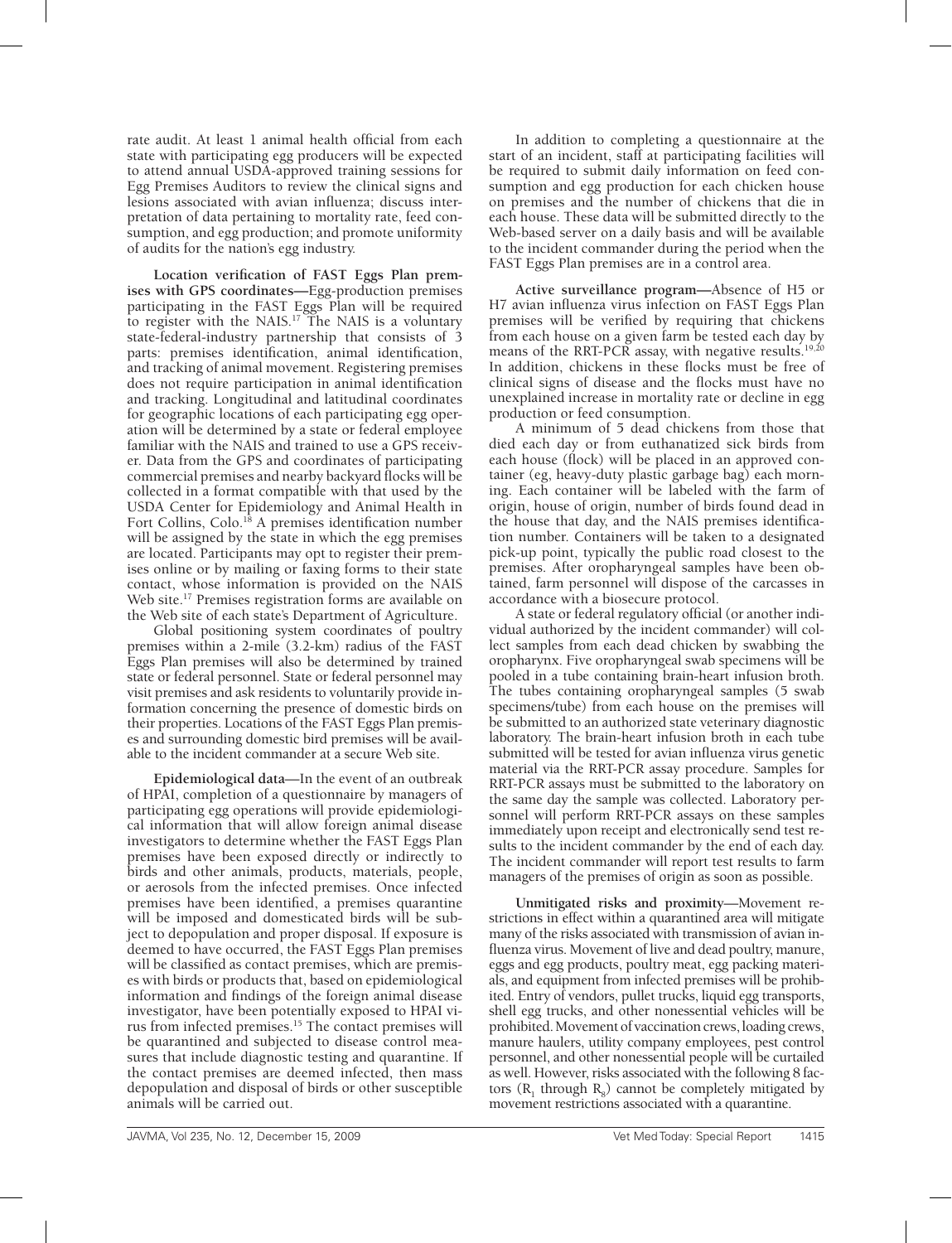# **NUMBER** OF POULTRY ON INFECTED PREMISES  $(R_1)$

The number of infected animals is a major determinant of the distance at which susceptible animals are at risk of infection from infected animals.<sup>21</sup> The size of the viral reservoir is proportional to the number of poultry infected and the quantity of contaminated fecal material produced after the onset of infection.<sup>22</sup> For regulatory purposes, all poultry on premises with HPAI are treated as if they were infected. Avian influenza viruses may retain infectivity for at least 19 days in manure from specific pathogen–free chickens at 15<sup>°</sup> to 20<sup>°</sup>C (59<sup>°</sup> to  $(68°F)^2$ <sup>23</sup>

#### **Production system of the infected premises** AND THE **FAST eggs plan premises**  $(R_2)$

Poultry in different production systems are physically and functionally separated by management and biosecurity practices so that people and equipment do not move from one system to another. Each of the following 4 types of poultry enterprises represents a different production system: table-egg operations, broiler production, turkey enterprises, and backyard or hobby flocks. Commercial laying hens, broiler chickens, and turkeys are typically hatched in single-species hatcheries, raised indoors in flocks containing thousands of birds on farms dedicated to 1 type of poultry production, and fed carefully formulated feed delivered to the farm in trucks from feed mills. Eggs and meat products enter market channels leading to distribution to multiple states. Each of the production systems is vertically coordinated.24 In contrast, backyard flocks comprise relatively small numbers of birds, multiple avian species commonly exist outdoors on the same premises, feed is prepared on the premises or purchased in sacks from a feed store or grain elevator, and meat and eggs are consumed by the producer or sold locally. In the United States, backyard poultry flocks have not been associated with avian influenza outbreaks in commercial poultry.12

High-pathogenicity avian influenza virus is not likely to spread to a commercial table-egg farm with a preexisting high level of biosecurity and a totally confined population of laying hens if the infected premises belong to a different production system. However, services and personnel shared between egg production premises increase the risk of HPAI transmission. Commercial table-egg operations with different owners may use the same grain elevator to provide feed, hire workers from the same labor pool, use the same rendering service, or receive visits from the same vendors.<sup>25</sup> Different commercial table-egg premises with the same owner may share additional resources such as trucks and equipment used to move pullets from grow sites to multiple egg farms owned by the company. Selected company employees (veterinarians and managers) may travel between different egg-production sites owned by the same company.12

#### **Density of premises with susceptible birds** AROUND THE  $FAST$  **eggs plan premises**  $(R_3)$

Rapid transmission of HPAI virus among contiguous farms has occurred, and farms with susceptible birds located between the infected premises and the FAST Eggs Plan premises may serve as stepping stones for the spread of HPAI.<sup>26</sup> The number of premises containing susceptible avian populations within a 2-mile radius has been used to assess the risks to biosecurity of poultry farms.27 Epizootic poultry disease transmission has been associated with movement of humans, poultry, wildlife, and motor vehicles within a 2-mile radius of infected premises. Also, the national response plan makes use of a 2-mile radius to define the area of high risk around the infected premises.15

# **AMBIENT** OUTDOOR TEMPERATURE  $(R_4)$

The stability of avian influenza viruses declines with increasing temperature, so ambient temperatures can greatly influence survival time of this pathogen on mechanical vectors, such as motor-vehicle tires or equipment, and in the environment. Persistence of avian influenza virus in the environment is inversely proportional to environmental temperature.<sup>28</sup> The greater the ambient temperature, the less time that avian influenza virus can remain infective. Avian influenza viruses are susceptible to inactivation by heating and drying but can survive for months in subfreezing conditions during cold winter months.13 The viruses can survive in fecal material for 30 to 35 days at 4°C (39.2°F) and for 7 days at 20°C (68°F), for up to 72 hours at room temperature (approx 21°C [70°F]) on the surface of tires and eggshells, and for 6 days on feathers.<sup>13,29,30</sup> In an organic substrate, avian influenza viruses can remain viable for 15 days at room temperature.29 The mean of the high and low outdoor temperature on a given calendar day will be calculated and used to help determine the GRE.

### **Presence of open water available to** wild waterfowl  $(R_5)$

Proximity to open water is a measure of the risk posed by wild waterfowl. Ducks and geese are natural hosts for avian influenza virus and may transfer the virus from one location to another.13,14 Anyone or anything sharing an environment with waterfowl may be a source of avian influenza virus for domestic poultry. Outbreaks of HPAI in domestic poultry have been associated with bodies of open water located < 0.62 miles  $(1 \text{ km})$  from the poultry facilities.<sup>31</sup> In fresh water at 16.7°C (62°F), H5N1 HPAI viruses can persist for 3 to 5 months and some low-pathogenic avian influenza H5 and H7 viruses may survive  $> 1$  year.<sup>28</sup> Wind transmission of avian influenza virus−contaminated water droplets or fecal dust from the shore is a risk factor for infection when ponds or lakes near poultry houses have been frequented by infected waterfowl.<sup>14</sup>

#### **Number of wild terrestrial birds** ON THE **INFECTED** PREMISES  $(R_6)$

Entry of wild birds into poultry buildings is 1 mechanism by which HPAI can be transmitted.<sup>13,14</sup> Wild birds may mechanically transfer contaminated feces from infected poultry to premises with susceptible domestic birds or become infected and disseminate the virus through their own feces and respiratory tract secretions.8 Sparrows, feral pigeons, crows, and magpies have been infected with H5N1 HPAI virus.<sup>32</sup> A subclinical infection in tree sparrows was detected in China.<sup>32</sup>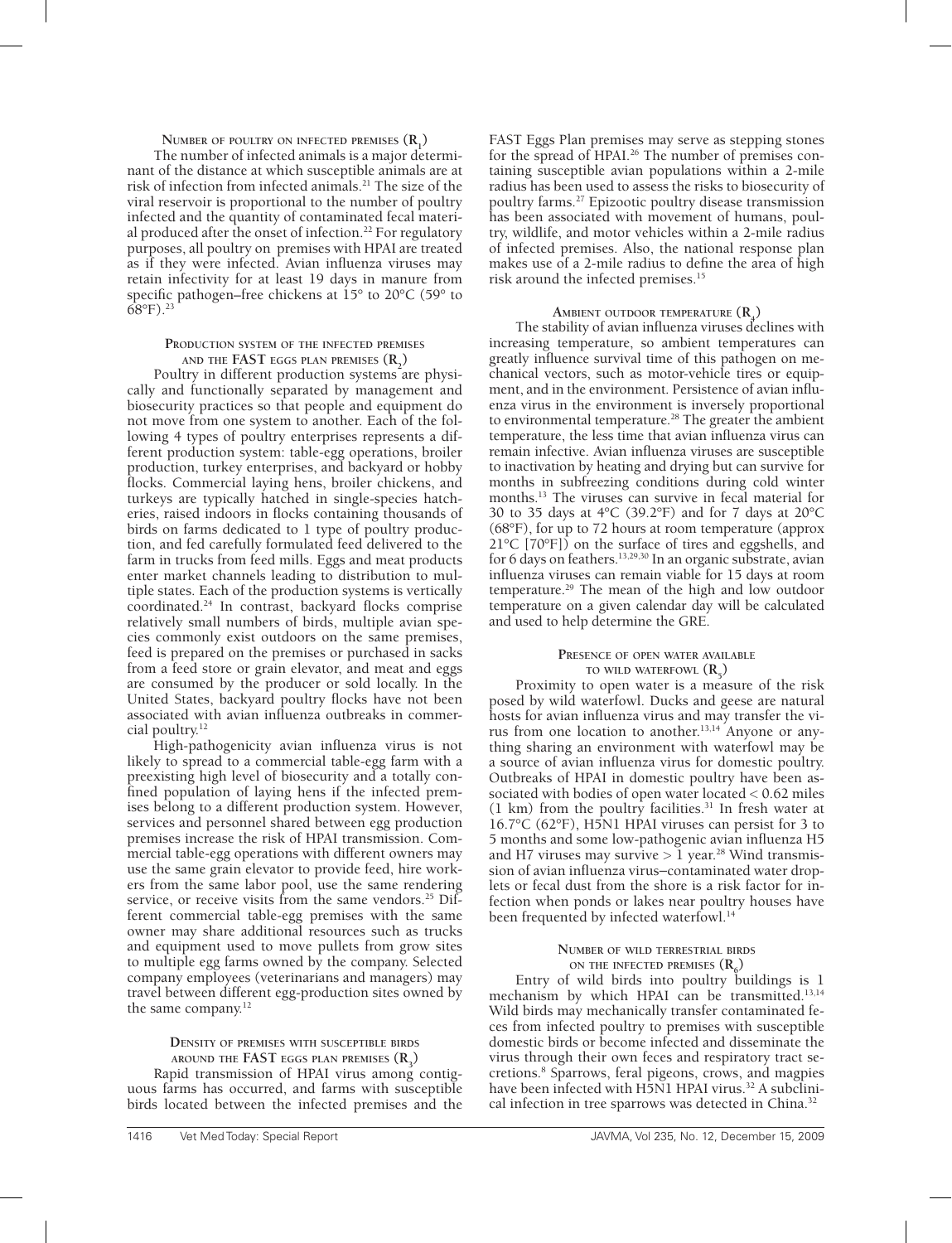**NUMBER** OF OUTDOOR FLIES ON THE INFECTED PREMISES  $(R_7)$ 

Flies have the potential to serve as mechanical carriers of avian influenza virus by transporting contaminated fecal material from infected premises to premises with susceptible poultry. High-pathogenicity avian influenza H5N1 viruses have been detected in flies captured within a radius of 1.4 miles (2.25 km) around infected premises,<sup>33</sup> and wind can carry flies over long distances.

#### **Distance between the infected premises** AND THE **FAST eggs plan premises**  $(\mathbf{R}_8)$

Proximity to infected premises  $\leq$  0.93 miles (1.50 km) is reportedly a major risk factor for HPAI in individual flocks. $34$  The greater the distance from infected premises, the less the probability that viable avian influenza virus will be carried to chickens on an egg farm. Aerosol transmission of avian influenza virus can occur via small contaminated particles that remain suspended in air for prolonged periods. Aerosolized particles can be carried over several miles.13,14,35 High-pathogenicity avian influenza viruses have been detected in air samples collected up to 45 m away from chicken houses.30 Wind-blown feathers from poultry infected with HPAI virus are potentially infectious because of viral replication within the feathers and contamination of the feathers with fecal material from infected birds.<sup>36</sup> Greater distances between infected premises and premises with susceptible birds allow more time for desiccation and UV light to inactivate avian influenza viruses associated with dust or feathers.

**GRE**—An equation was developed to estimate the risk of exposure to HPAI virus in a control area on the basis of total exposure risks not mitigated by a quarantine and the distance between the infected premises and egg premises participating in

the FAST Eggs Plan. By dividing total unmitigated risk by proximity, a numeric GRE can be obtained to provide a quantitative assessment of the exposure risk.22 To develop the equation, the importance of each risk factor was determined by a panel of 10 poultry veterinarians. Panel members scored each risk factor on a scale from 1 (least important) to 4 (most important).

In the equation developed for the GRE, numeric multiplication factors are used to represent the importance assigned to each unmitigated risk factor by the panel **(Table 1)**. The magnitude of each risk varies with circumstances associated with particular outbreaks and is expressed by a numeric value that may range from 0 (nonexistent risk) to 3 (severe risk). The proximity factor is expressed as the distance (miles) between infected premises and FAST Eggs Plan premises. Values for 6 of 8 unmitigated risk factors in the equation are objective values readily available to a foreign animal disease investigator. Only 2 values (number of wild terrestrial birds and flies at the infected premises) require an estimate by the investigator.

Geospatial risk estimates within a control area may range from 1.8 for egg-production sites located 6.2 miles (9.98 km) from infected premises to 540 for premises located 0.1 mile (0.16 km) from infected premises. We propose that an estimate  $\leq 25$  represents a low risk of exposure, an estimate of  $26$  to  $74$  represents an intermediate risk of exposure, and an estimate  $\geq$  75 represents a high risk of exposure. The value is calculated with the following formula:

GRE = (total unmitigated risk score/proximity to infected premises) =  $(3R_1$  [chickens] +  $3R_2$  [production system] +  $3R_3$  [density] +  $3R_4$  [temperature] +  $2R_5$  [water] +  $2R_6$  [birds] + 2R<sub>7</sub> [flies])/ $\tilde{R}_8$  (distance)

Table 1—Summary of unmitigated risks of exposure to avian influenza virus in a control area used in an equation for GRE in the FAST Eggs Plan.

| <b>Risk</b>                                                           | <b>Risk importance</b> | <b>Risk magnitude</b> |                                            |                                          |                                       |
|-----------------------------------------------------------------------|------------------------|-----------------------|--------------------------------------------|------------------------------------------|---------------------------------------|
|                                                                       |                        | 0                     |                                            | 2                                        | 3                                     |
| No. of poultry on IP $(R_1)^*$<br>Production system (R <sub>2</sub> ) | 3<br>3                 |                       | $\leq 999$<br>Not a commercial<br>egg farm | 1,000-9,999<br>Egg farm, different owner | $\geq 10.000$<br>Egg farm, same owner |
| Density of premises (R <sub>2</sub> ) <sup>†</sup>                    | 3                      | None                  | $1 - 3$                                    | $4 - 6$                                  | $\geq 7$                              |
| Mean temperature<br>$(^{\circ}C; R)$ =                                | 3                      |                       | $\geq 22.8$                                | $0.1 - 22.27$                            | $\leq 0$                              |
| Open water on or near<br>premises $(R5)\$                             |                        | None                  | On or near egg<br>farm, not IP             | On or near IP.<br>not egg farm           | On or near IP and<br>egg farm         |
| Wild birds on $\overline{IP}$ (R <sub>e</sub> )                       |                        | None                  | Few                                        | Moderate<br>Moderate                     | Many                                  |
| Outdoor flies on IP (R,)                                              |                        |                       | Few                                        |                                          | Many                                  |

Risk importance scores represent the degree of importance assigned by a panel of 10 poultry veterinarians with expertise in egg production and avian influenza: 1 = minor importance; 2 = potentially important; 3 = important; and 4 = very important. Risk magnitude scores range from 0 (nonexistent risk) to 3 (severe risk) and vary with circumstances associated with particular outbreaks.

\*Flock sizes based on the 2007 Small Enterprise Chicken Study of the National Animal Health Monitoring System.37 †Number of premises containing susceptible avian populations within a 2-mile (3.2-km) radius of the FAST Eggs Plan premises. ‡Mean temperature (high temperature + low temperature/2) at the official weather reporting station nearest to the infected premises. §Near refers to open water within 0.62 miles of premises. ∥Few is defined as ≤ 100 wild birds (wild birds in the area, but not many). Moderate is defined as 101 to 1,000 wild birds (many wild<br>birds roosting and flying overhead). Many is defined as > 1,000 wild birds (n ¶None is defined as no flies apparent (eg, during subfreezing temperatures). Few is defined as flies observed, but no fly concentrations apparent. Moderate is defined as localized fly concentrations apparent. Many is defined as widely disseminated fly concentrations and surfaces covered with flies observed.

 $IP = Infected premises.$   $\longrightarrow$  Not applicable.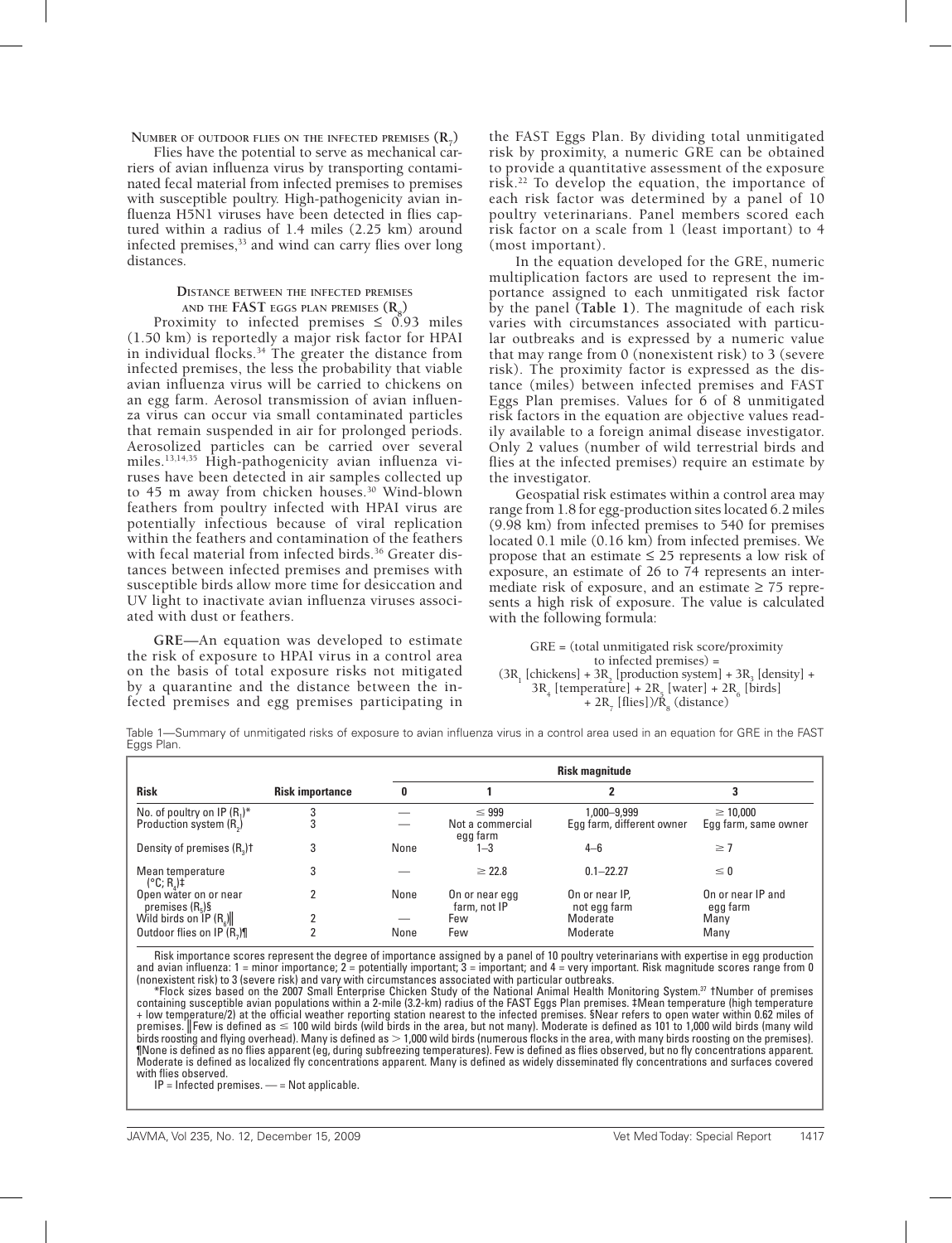The following hypothetical scenario illustrates how this estimate can be used by an incident commander. An outbreak of HPAI is confirmed in a typical commercial in-line egg operation containing 3.2 million chickens in 16 houses. The outbreak occurs in late November when the mean outdoor temperature is 2.2°C (36°F). Only a few flies are present outside the buildings, and 200 to 300 sparrows and grackles are observed eating spilled grain on the ground near feed bins on the infected premises. In this scenario, the infected premises and noninfected FAST Eggs Plan premises owned by the same company are 1.2 miles (1.93 km) apart, and both premises have on-site egg-breaking operations that require open-water lagoons that are available to waterfowl. In addition, a turkey farm, a ring-necked pheasant farm, and 3 backyard poultry flocks are located within a 2-mile radius of the FAST Eggs Plan premises. The GRE in this scenario is calculated as follows:

$$
GRE = (3[3] + 3[3] + 3[2] + 3[2] + 2[3] + 2[2] + 2[1])/1.2 = 35
$$

The GRE score of 35 indicates that the FAST Egg Plan premises' risk of exposure to HPAI virus is intermediate. If the distance between the 2 premises had been  $\geq 1.7$  miles (2.74 km) or if the infected premises had been a small backyard flock, the GRE would have been 25, which suggests that the FAST Eggs Plan premises is at low risk for exposure to the HPAI virus.

#### Web-based Information

Data from the Biosecurity Checklist, GPS coordinates of FAST Eggs Plan and surrounding premises, responses from the epidemiological questionnaire, PCR assay results, and GREs will be stored in each state's database. These data can be accessed online, but only by authorized individuals. If a state is unable or does not wish to store the FAST Eggs Plan information, the data may be stored in a database maintained by Iowa State University's Center for Food Security and Public Health. Each registered egg producer will have a unique identifier and password with which to log in to the database and enter their appropriate farm information. The farm information will be highly encrypted and only viewable to the logged-in producer. In the event of an outbreak of HPAI, if an owner of registered FAST Eggs Plan premises wants to move eggs or egg products from a control area, it will be the responsibility of the egg producer to release their farm-specific information within the system to the surveillance-epidemiology personnel reporting to the incident commander.

The Web-based approach for this data collection system is practical because it only requires access to the World Wide Web and can be updated instantaneously. Internet communications with the server are kept to a minimum, and the program fully functions even with a slow dial-up connection. Other than a Web browser, no special software programs are needed to access the database. If an update is made in the database, registrants will immediately have access to that update. This approach enhances information sharing and keeps costs to a minimum while instantly

allowing appropriate individuals to access the latest updated information.

#### **Conclusions**

Federal and state animal health regulatory officials must have assurance that an egg-production site located within a control area is free of HPAI virus before movement of eggs and egg products can be allowed. Incident commanders can be confident that any given FAST Eggs Plan premises had a stringent biosecurity program in place prior to the outbreak and that no epidemiological links to infected premises are known to exist. Geographic coordinates for FAST Eggs Plan premises can be compared with coordinates of infected premises and used to quickly determine the distance between the 2 locations. During the chaotic early days of an outbreak, the GRE can be used by incident commanders to assess the likelihood that FAST Egg Plan premises will be exposed to HPAI virus from infected premises. Daily reports posted on the FAST Eggs Plan premises Web site will provide the surveillance-epidemiology task force in the incident command structure with RRT-PCR assay results, mortality rates, feed consumption, and egg production for each house on FAST Eggs Plan premises. Use of Web-based information will allow incident commanders to quickly determine whether shell eggs and liquid egg products from FAST Eggs Plan premises can be allowed to resume movement into market channels with minimal risk to the safety of animal or human health. Information from the Web page of FAST Eggs Plan premises and daily diagnostic test results can be used by state and federal animal health officials to make decisions regarding issuing permits for movement of eggs and egg products out of a control area during an HPAI outbreak. Before eggs and egg products from FAST Eggs Plan premises are allowed to move into market channels during the initial days after a control area is established, excellent biosecurity must be in place; mortality rates, egg production, and feed and water consumption must be within usual limits; no epidemiological links to the infected premises must have been identified; and results of PCR assays from each house must be negative.

The FAST Eggs Plan will facilitate business continuity and economic survival of participating noninfected egg operations in a control area after an outbreak of HPAI. Implementation of the plan will also help ensure the continuous availability of safe eggs and egg products for consumers. Robust biosecurity programs in place prior to an outbreak and daily documentation of the disease-free status of FAST Eggs Plan premises will reassure trading partners and consumers of the safety of eggs and egg products. Raising the degree of biosecurity in participating egg operations will further enhance food security by preventing introduction of other foreign and domestic diseases into table-egg flocks.

We believe that the FAST Eggs Plan will serve as an excellent model for other commodity groups seeking to promote business continuity while ensuring the safety of food products originating from livestock operations